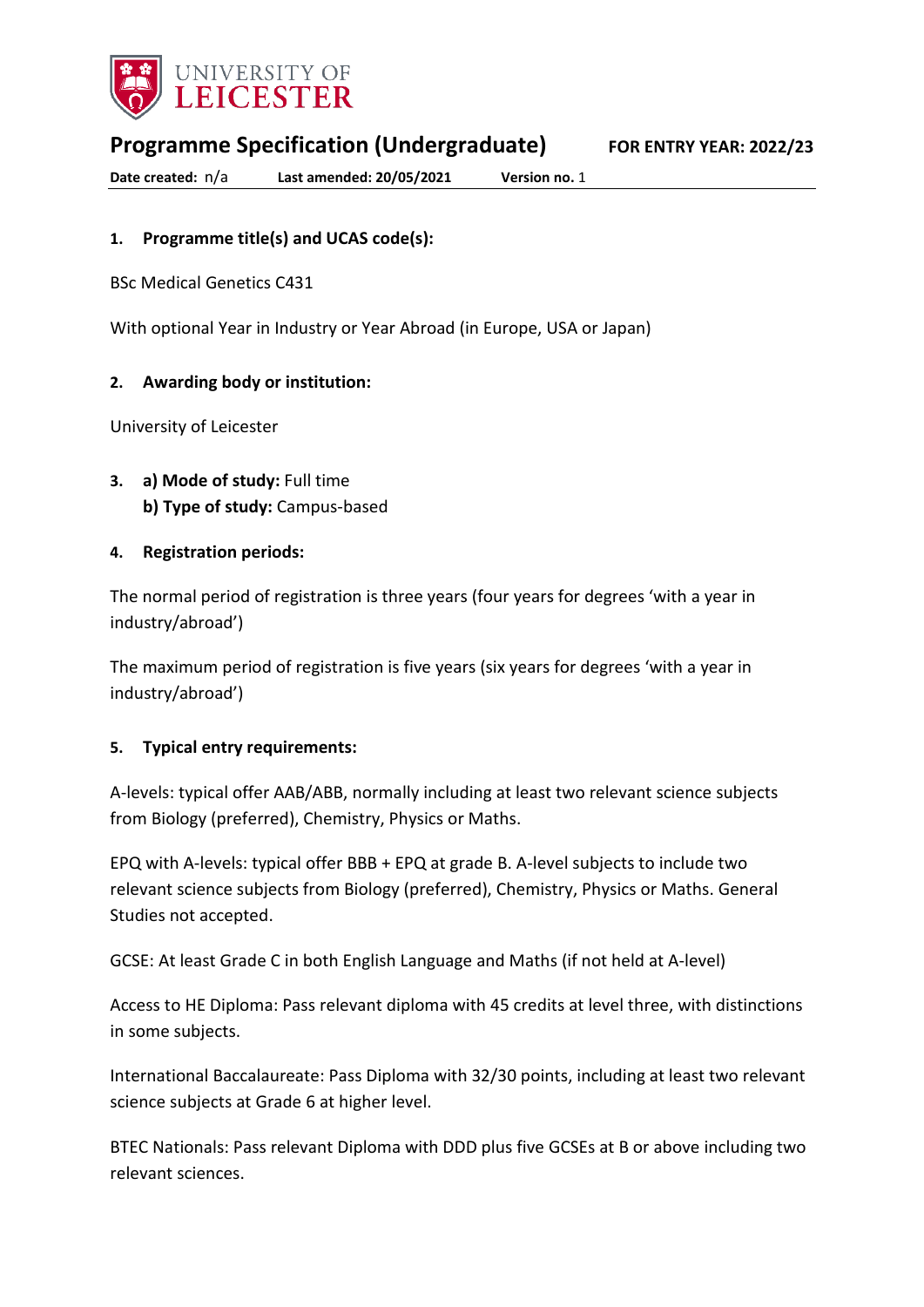For the aims, learning outcomes and application criteria for the GCSA Year Abroad please see <https://le.ac.uk/study/undergraduates/courses/abroad>

## **6. Accreditation of Prior Learning:**

Direct 2nd year entry is considered subject to completion of a level 4 programme of comparable content to those studies in year 1 of this programme, passing all modules and with a year mark of at least 65%.

## **7. Programme aims:**

The programme aims to provide:

• a flexible teaching and learning programme of high quality that is informed by an active research environment in which students develop their own interests

• a stimulating and supportive working environment;

• an education that will enable graduates to follow a variety of careers including higher degrees and research;

and to enable students to:

• have a broad appreciation of genetics and related disciplines with an emphasis on human health and disease, and advanced knowledge of one or more areas including appreciation of aspects of the underpinning research;

• develop a range of skills including practical and transferable skills;

• gain experience, within the 4 year Industry/abroad options, by working in an external research laboratory or an American, Japanese or another European University.

## **8. Reference points used to inform the programme specification:**

- QAA Benchmarking Statement
- University of Leicester Learning and Teaching Strategy 2016-2020
- University of Leicester Periodic Developmental Review Report
- External Examiners' reports (annual)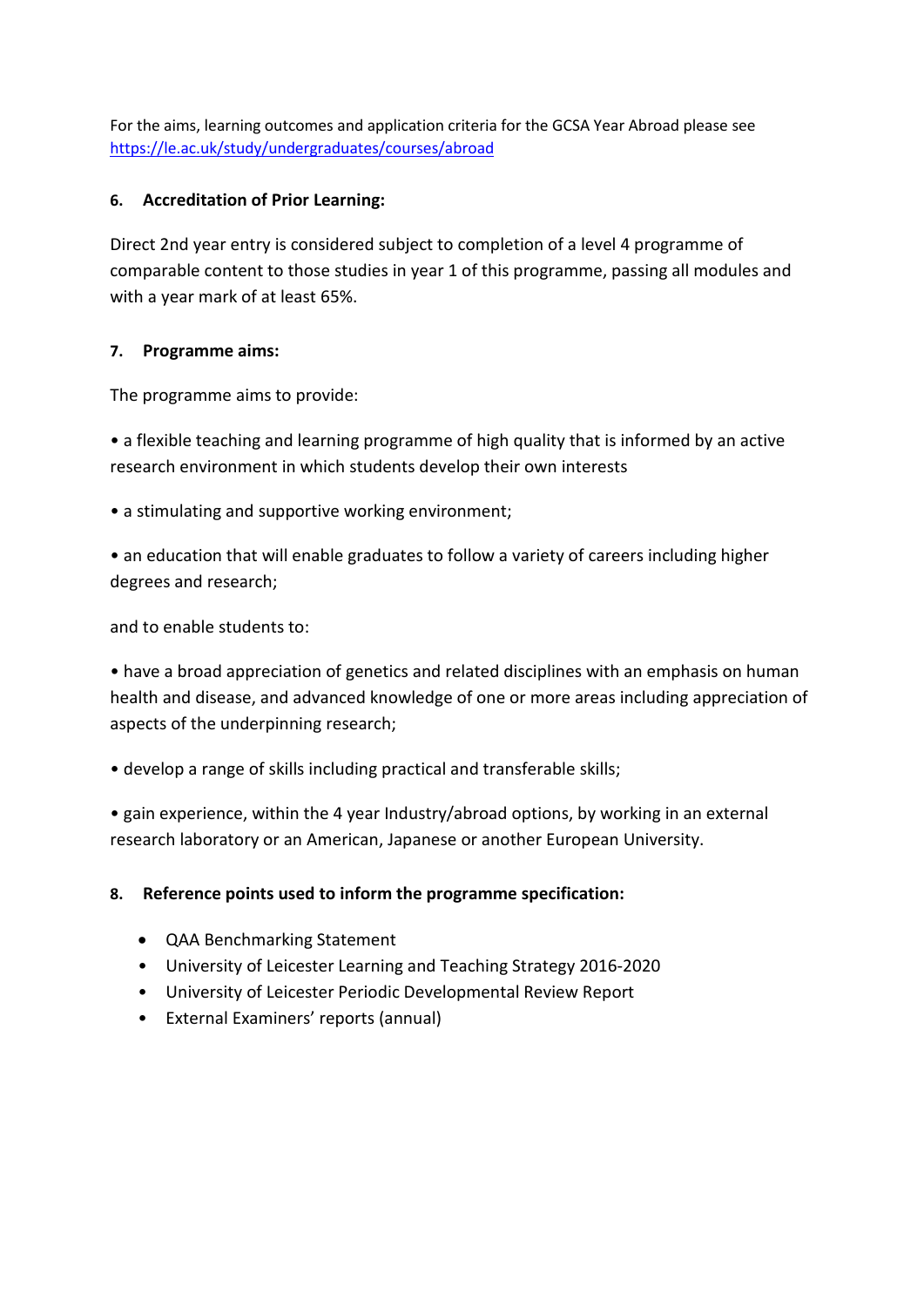# **9. Programme Outcomes:**

| <b>Intended Learning</b>                                                                                                                                                                                                                                                                                                                                    | <b>Teaching and Learning</b>                                                                                                                                                                 | <b>How Demonstrated?</b>                                                                                                                                                              |
|-------------------------------------------------------------------------------------------------------------------------------------------------------------------------------------------------------------------------------------------------------------------------------------------------------------------------------------------------------------|----------------------------------------------------------------------------------------------------------------------------------------------------------------------------------------------|---------------------------------------------------------------------------------------------------------------------------------------------------------------------------------------|
| <b>Outcomes</b>                                                                                                                                                                                                                                                                                                                                             | <b>Methods</b>                                                                                                                                                                               |                                                                                                                                                                                       |
| (a) Discipline specific knowledge and competencies                                                                                                                                                                                                                                                                                                          |                                                                                                                                                                                              |                                                                                                                                                                                       |
|                                                                                                                                                                                                                                                                                                                                                             | (i) Mastery of an appropriate body of knowledge                                                                                                                                              |                                                                                                                                                                                       |
| Demonstrate an<br>awareness of main<br>principles of biological<br>sciences, biomedical<br>sciences and related<br>disciplines and explain<br>core concepts of their<br>chosen discipline.<br>Describe current areas of<br>advance in their chosen                                                                                                          | Lectures, tutorials, seminars,<br>practical classes, computer<br>classes, discussions, research<br>projects, group work, directed<br>reading, resource-based<br>learning, and private study. | Examination, coursework (e.g.<br>practical reports, written<br>reports, data analysis, oral<br>presentations, group reports,<br>video production, poster<br>production, dissertation) |
| specialisation(s) within<br>medical genetics.                                                                                                                                                                                                                                                                                                               |                                                                                                                                                                                              |                                                                                                                                                                                       |
|                                                                                                                                                                                                                                                                                                                                                             | (ii) Understanding and application of key concepts and techniques                                                                                                                            |                                                                                                                                                                                       |
| Describe and apply safely<br>appropriate experimental<br>procedures in medical<br>genetics and associated<br>biological sciences<br>disciplines.<br>Apply a scientific approach<br>to the solution of<br>problems in medical<br>genetics and appreciate<br>the rationale of<br>experimental design.<br>Explain core concepts of<br>their chosen discipline. | Lectures, tutorials, seminars,<br>practical classes, computer<br>classes, discussions, research<br>projects, group work, directed<br>reading, resource-based<br>learning, and private study. | Examination and coursework                                                                                                                                                            |
| (iii) Critical analysis of key issues                                                                                                                                                                                                                                                                                                                       |                                                                                                                                                                                              |                                                                                                                                                                                       |
| Demonstrate a capacity<br>for critical scientific<br>analysis of issues in<br>context of medical<br>genetics and associated<br>biological sciences<br>disciplines                                                                                                                                                                                           | Lectures, tutorials, seminars,<br>practical classes, computer<br>classes, discussions, research<br>projects, group work, directed<br>reading, resource-based<br>learning, and private study. | Examination and coursework                                                                                                                                                            |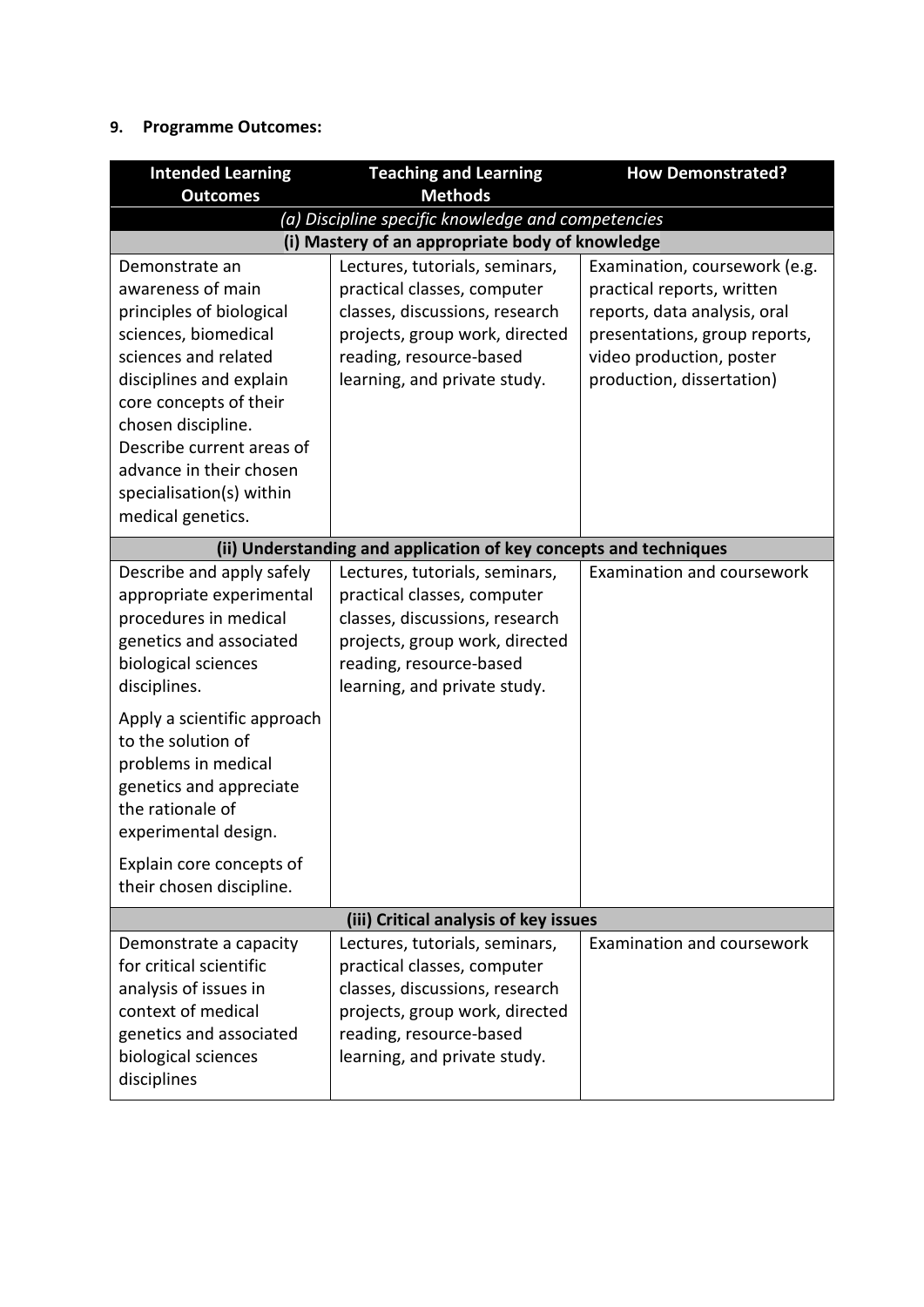| <b>Intended Learning</b>                        | <b>Teaching and Learning</b>                                | <b>How Demonstrated?</b>   |
|-------------------------------------------------|-------------------------------------------------------------|----------------------------|
| <b>Outcomes</b>                                 | <b>Methods</b>                                              |                            |
| (iv) Clear and concise presentation of material |                                                             |                            |
| Communicate orally and in                       | Lectures, tutorials, seminars,                              | Examination and coursework |
| writing concepts and                            | practical classes, computer                                 |                            |
| arguments in medical                            | classes, discussions, research                              |                            |
| genetics and associated                         | projects, group work, directed                              |                            |
| biological sciences                             | reading, resource-based                                     |                            |
| disciplines                                     | learning, and private study.                                |                            |
|                                                 | (v) Critical appraisal of evidence with appropriate insight |                            |
| Demonstrate the capacity                        | Lectures, tutorials, seminars,                              | Examination and coursework |
| to analyse and criticise                        | practical classes, computer                                 |                            |
| evidence from both                              | classes, discussions, research                              |                            |
| experimental procedures                         | projects, group work, directed                              |                            |
| and the literature.                             | reading, resource-based                                     |                            |
|                                                 | learning, and private study.                                |                            |
|                                                 | (vi) Other discipline specific competencies                 |                            |
| In the year in                                  | Laboratory work, research                                   | Research report, practical |
| industry/abroad                                 | project                                                     | reports.                   |
| programmes, demonstrate                         |                                                             |                            |
| the capacity to work in an                      |                                                             |                            |
| industrial or other                             |                                                             |                            |
| research laboratory or                          |                                                             |                            |
| study in another                                |                                                             |                            |
| European, American or                           |                                                             |                            |
| Japanese University.                            |                                                             |                            |
|                                                 | (b) Transferable skills                                     |                            |
|                                                 | (i) Oral communication                                      |                            |
| Communicate orally, with                        | Tutorials, seminars, practical                              | Oral presentations, group  |
| clarity and coherence,                          | classes, computer classes,                                  | reports, tutorials.        |
| concepts and arguments                          | discussions, research projects,                             |                            |
| in medical genetics and                         | group work.                                                 |                            |
| associated biological                           |                                                             |                            |
| sciences disciplines                            |                                                             |                            |
| (ii) Written communication                      |                                                             |                            |
| Communicate in writing,                         | Tutorials, seminars, practical                              | Examination and coursework |
| with clarity and                                | classes, computer classes,                                  |                            |
| coherence, concepts and                         | discussions, research projects,                             |                            |
| arguments in Medical                            | group work.                                                 |                            |
| Genetics and associated                         |                                                             |                            |
| <b>Biological Sciences</b>                      |                                                             |                            |
| disciplines                                     |                                                             |                            |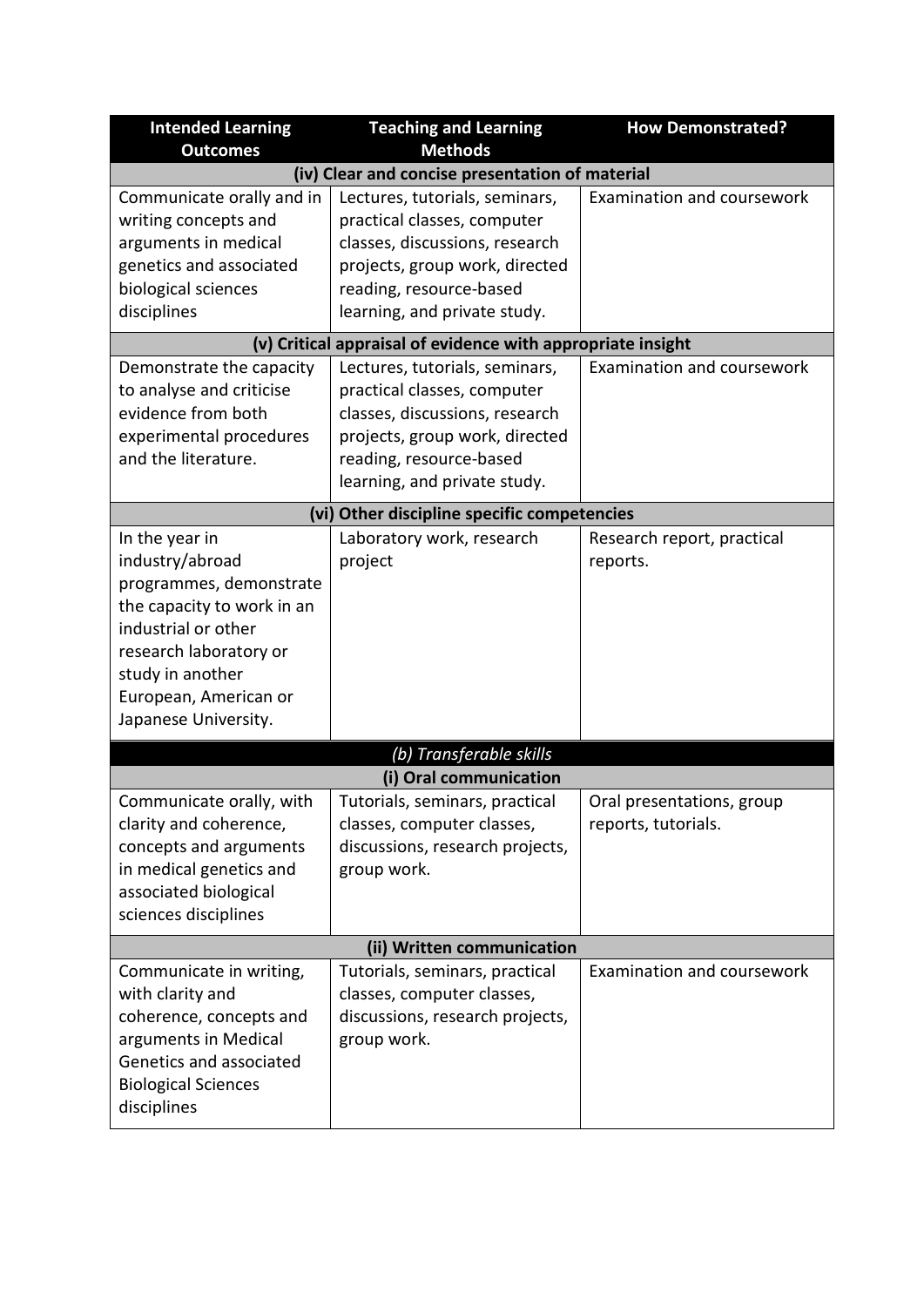| <b>Intended Learning</b>                 | <b>Teaching and Learning</b>   | <b>How Demonstrated?</b>          |  |
|------------------------------------------|--------------------------------|-----------------------------------|--|
| <b>Outcomes</b>                          | <b>Methods</b>                 |                                   |  |
|                                          | (iii) Information technology   |                                   |  |
| Demonstrate the effective                | Lectures, tutorials, seminars, | Examination and coursework        |  |
| use of IT for accessing                  | practical classes, computer    |                                   |  |
| databases and scientific                 | classes, discussions, research |                                   |  |
| literature; manipulating,                | projects, group work, directed |                                   |  |
| processing and presenting                | reading, resource-based        |                                   |  |
| data; presenting written<br>assignments. | learning, and private study.   |                                   |  |
|                                          |                                |                                   |  |
|                                          | (iv) Numeracy                  |                                   |  |
| Understand and                           | Lectures, tutorials, seminars, | Examination and coursework        |  |
| manipulate numerical                     | practical classes, computer    |                                   |  |
| data, solve problems using               | classes, discussions, research |                                   |  |
| a variety of methods and                 | projects, group work, directed |                                   |  |
| apply numerical and                      | reading, resource-based        |                                   |  |
| statistical techniques to                | learning, and private study.   |                                   |  |
| data analysis.                           |                                |                                   |  |
|                                          | (v) Team working               |                                   |  |
| Demonstrate the ability to               | Tutorials, group work,         | Group reports, use of class       |  |
| work as part of a group                  | research projects.             | data to generate practical        |  |
|                                          |                                | reports                           |  |
| (vi) Problem solving                     |                                |                                   |  |
| Apply a scientific approach              | Lectures, tutorials, seminars, | Examination and coursework        |  |
| to the solution of                       | practical classes, computer    |                                   |  |
| problems in the context of               | classes, discussions, research |                                   |  |
| medical genetics and                     | projects, group work, directed |                                   |  |
| appreciate the rationale of              | reading, resource-based        |                                   |  |
| experimental design.                     | learning, and private study.   |                                   |  |
| (vii) Information handling               |                                |                                   |  |
| Demonstrate the capacity                 | Lectures, tutorials, seminars, | <b>Examination and coursework</b> |  |
| to access a variety of                   | practical classes, computer    |                                   |  |
| resource materials and to                | classes, discussions, research |                                   |  |
| analyse evidence from                    | projects, group work, directed |                                   |  |
| both experimental                        | reading, resource-based        |                                   |  |
| procedures and the                       | learning, and private study.   |                                   |  |
| literature.                              |                                |                                   |  |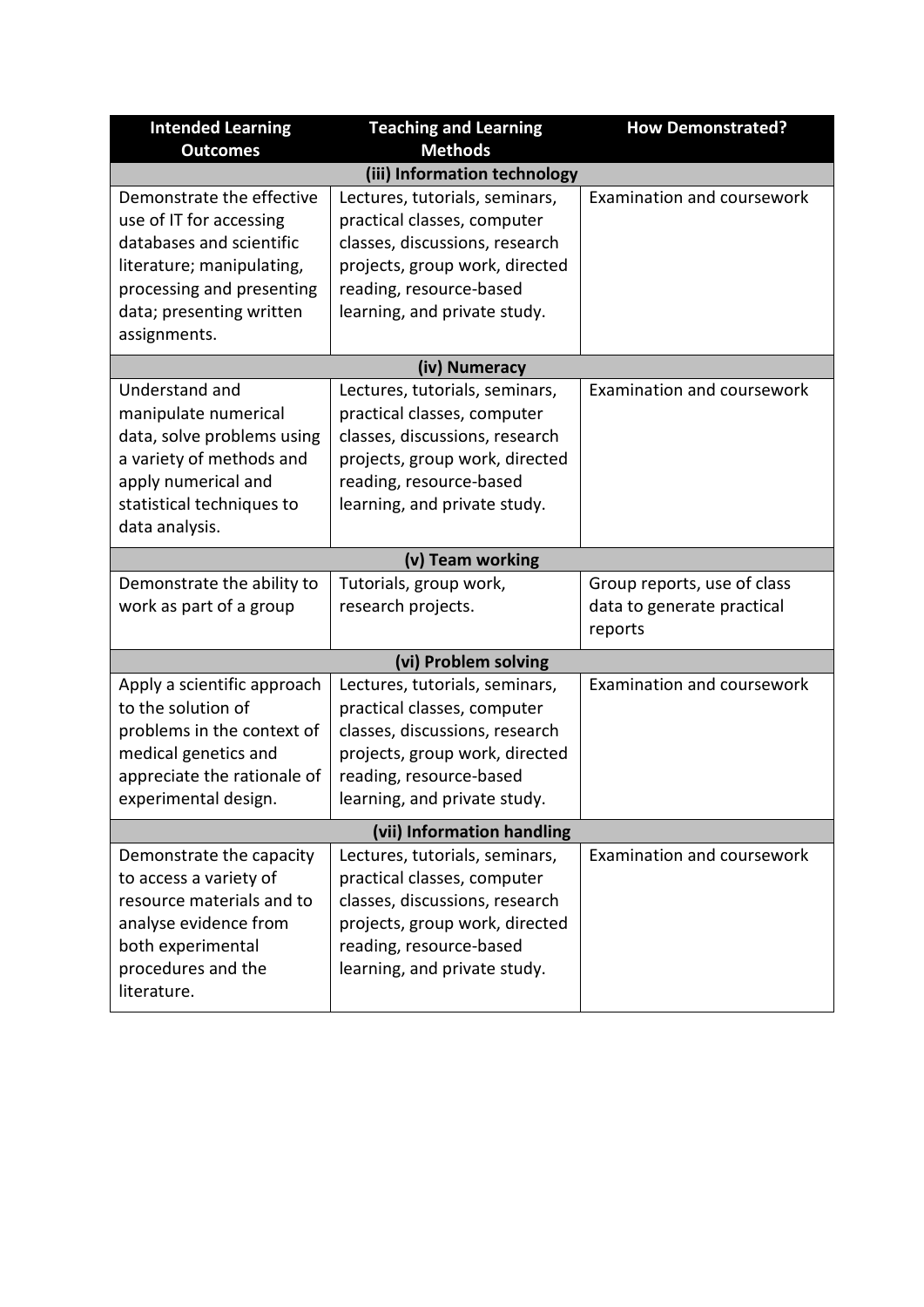| <b>Intended Learning</b>                                                                                                                                                                                                                                                                                                 | <b>Teaching and Learning</b>                                                                                                                                                                                              | <b>How Demonstrated?</b>                                      |
|--------------------------------------------------------------------------------------------------------------------------------------------------------------------------------------------------------------------------------------------------------------------------------------------------------------------------|---------------------------------------------------------------------------------------------------------------------------------------------------------------------------------------------------------------------------|---------------------------------------------------------------|
| <b>Outcomes</b>                                                                                                                                                                                                                                                                                                          | <b>Methods</b>                                                                                                                                                                                                            |                                                               |
|                                                                                                                                                                                                                                                                                                                          | (viii) Skills for lifelong learning                                                                                                                                                                                       |                                                               |
| Demonstrate the<br>acquisition of the skills<br>and attributes necessary<br>for lifelong learning,<br>including: intellectual<br>independence, effective<br>time management, the<br>ability to work as part of a<br>team, the use of IT and<br>the capacity to access and<br>utilise a variety of<br>resource materials. | Lectures, tutorials, seminars,<br>practical classes, computer<br>classes, discussions, research<br>projects, group work, directed<br>reading, resource-based<br>learning, private study, career<br>development programme. | Examination, coursework,<br>personal development<br>planning. |

# **10. Progression points:**

In cases where a student has failed to meet a requirement to progress he or she will be required to withdraw from the course.

The programme follows the standard scheme of progression set out in Senate Regulation 5 with the following additional requirements.

The Board of Examiners reserves the right to determine the progression of students who carry failed credits but have the right to a further resit: where these credits are in modules that are pre-requisite for subsequent modules or where the student has a low overall level of attainment, the Board can require the student to resit the failed modules without residence rather than proceed to the next year carrying failed modules to be resat alongside the current modules.

In cases where a student has failed to meet a requirement to progress he or she will be required to withdraw from the course

# **11. Scheme of Assessment**

The programme follows the standard scheme of award and classification set out in Senate Regulation 5.

# **12. Special features:**

In year 1, students receive a broad education in core bioscience disciplines with a focus on genetics, along with specific teaching in medical biosciences and key skills. In years 2 and 3, the core programme, including Medical Genetics modules specific to them, is supplemented with options from the Biological Sciences programme. Opportunities are available to take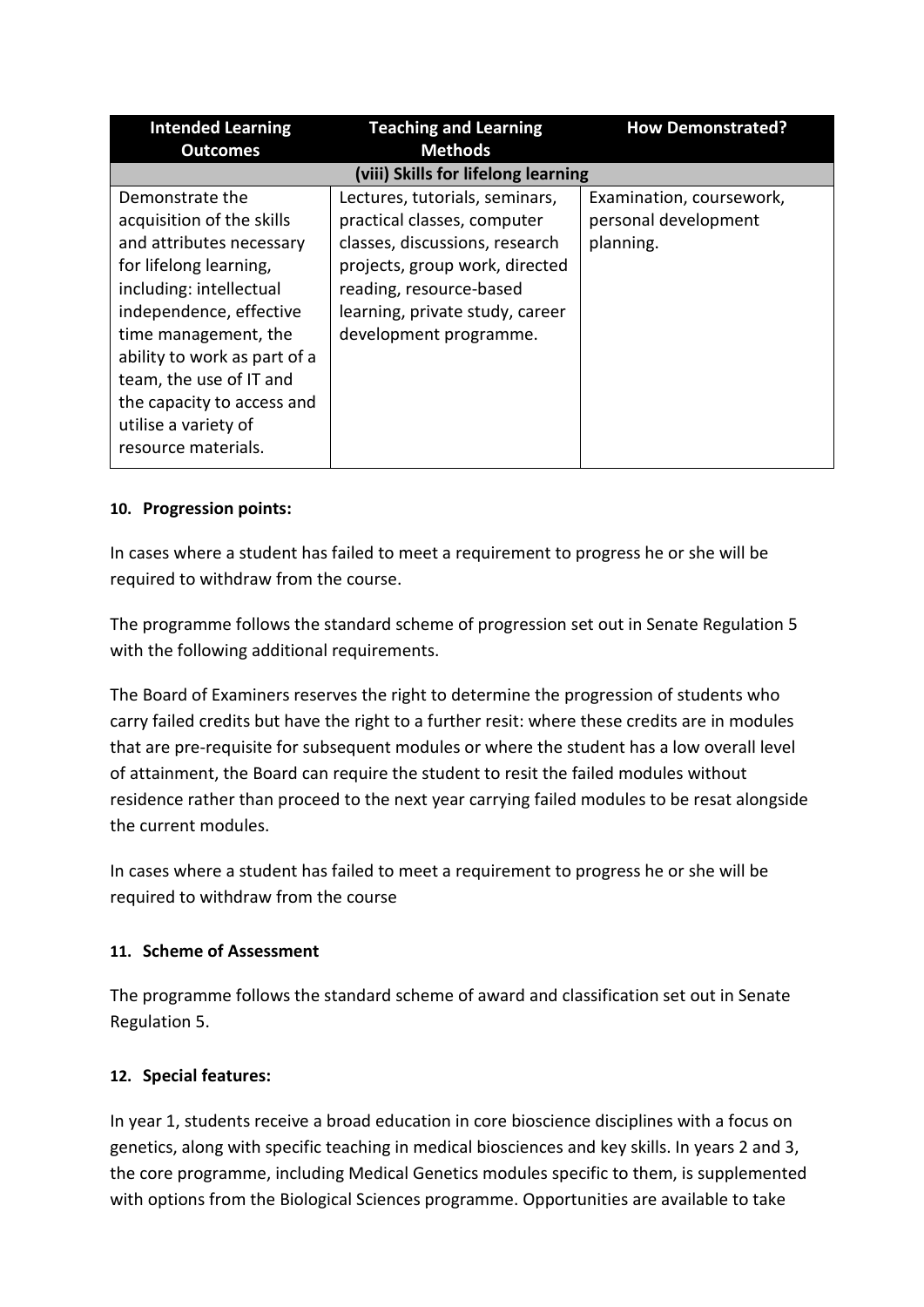placements within related industries, or to study in other European, American or Japanese universities.

The School has a strong reputation for research and the range of staff expertise enables provision of research-led programmes that offer breadth and depth.

# **13. Indications of programme quality**

External examiner evaluations.

# **14. External Examiner(s) reports**

The details of the External Examiner(s) for this programme and the most recent External Examiners' reports for this programme can be found at **exampapers@Leicester** [log-in required]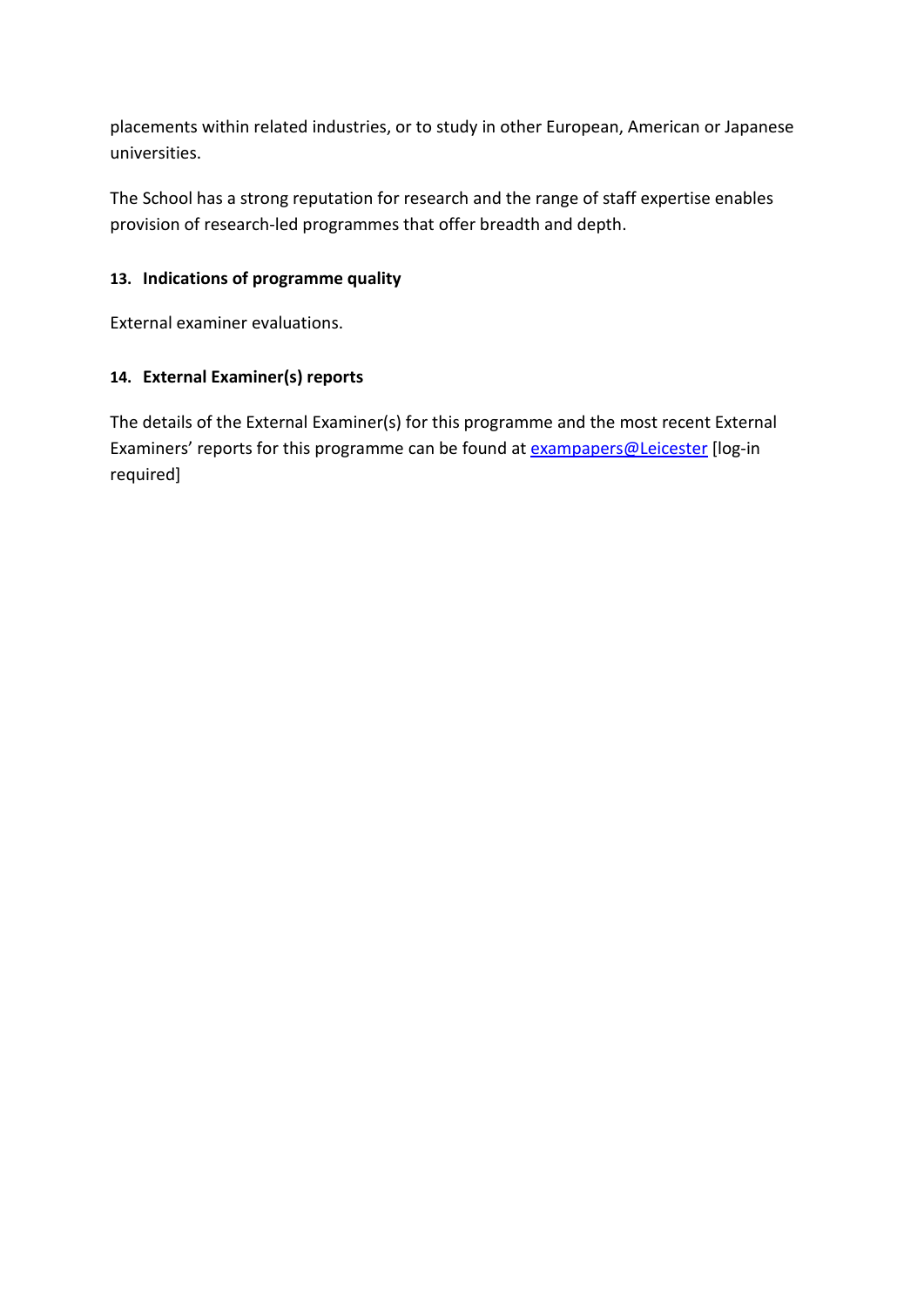## **Appendix 1: Programme structure (programme regulations)**

#### **Updates to the programme**

| Academic year<br>affected | <b>Module Code(s)</b> | Update |
|---------------------------|-----------------------|--------|
|                           |                       |        |

## **BSc Medical Genetics C431**

With optional Year in Industry or Year Abroad (in Europe, USA or Japan)

# **BSc Medical (Genetics)**

#### **Year 1**

| Semester 1 |
|------------|
|------------|

| BS1030                            | The Molecules of Life - An Introduction to Biochemistry and Molecular<br>Biology (30)             |  |
|-----------------------------------|---------------------------------------------------------------------------------------------------|--|
| BS1040                            | The Cell - An Introduction to Microbiology & Cell Biology (30)                                    |  |
| Semester 2                        |                                                                                                   |  |
| <b>BS1050</b>                     | From Individuals to Populations - An Introduction to Genetics (15)                                |  |
| BS1060                            | Multicellular Organisation - An Introduction to Physiology, Pharmacology<br>and Neuroscience (30) |  |
| MB1080                            | An Introduction to Medical Bioscience (15)                                                        |  |
| Year <sub>2</sub>                 |                                                                                                   |  |
| Semester 1                        |                                                                                                   |  |
| Core module:                      |                                                                                                   |  |
| <b>BS2000</b>                     | Research Topic (15)                                                                               |  |
| MB2051                            | Current Issues in Medical Genetics (15)                                                           |  |
| Choose TWO OR THREE modules from: |                                                                                                   |  |
| Semester 1                        |                                                                                                   |  |
| <b>BS2009</b>                     | Genomes (15)                                                                                      |  |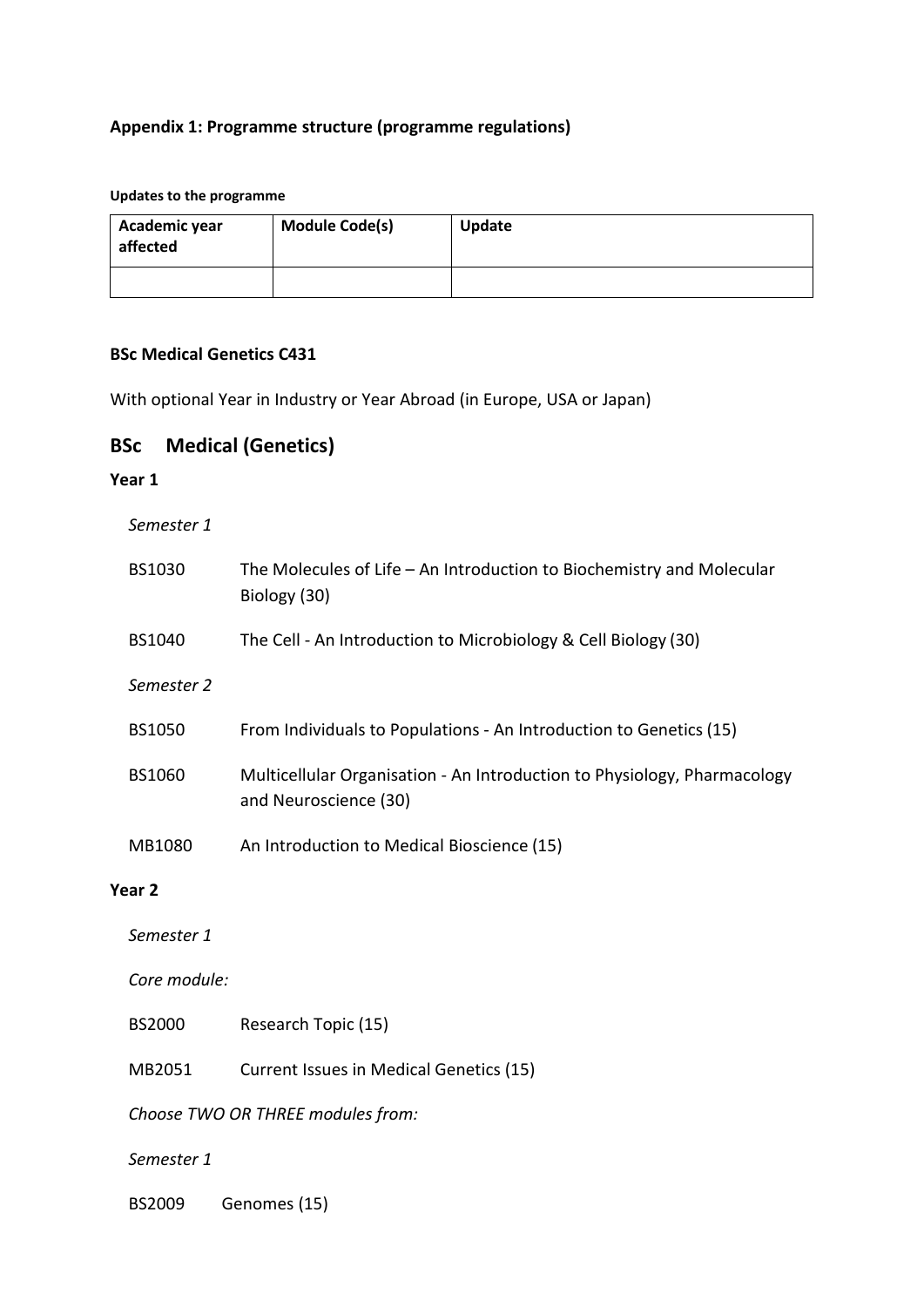#### *Semester 2*

- BS2026 Genes, Development & Inheritance (15)
- BS2040 Bioinformatics (15)

#### *Semester 1*

*For semester 1, make the credits add up to 60 by choosing from the modules listed below: 1*

- BS2013 Physiology and Pharmacology (15)
- BS2015 Physiology of Excitable Cells (15)
- BS2030 Principles of Microbiology (15)
- BS2092 Molecular and Cell Biology (15)
- MB2020 Medical Microbiology (15)

## **Semester total: 60 credits**

#### *Semester 2*

*For semester 2, make the credits add up to 60 by choosing from the modules listed below: 1*

| <b>BS2004</b> | Contemporary Techniques in Biological Data Analysis (15)                      |  |
|---------------|-------------------------------------------------------------------------------|--|
| BS2014        | Exercise Physiology and Pharmacology (15)                                     |  |
| BS2032        | Immunology and Eukaryotic Microbiology (15)                                   |  |
| BS2033        | Immunology and Eukaryotic Microbiology (with Science Enterprise Trip)<br>(15) |  |
| <b>BS2066</b> | Behavioural Neurobiology (15)                                                 |  |
| BS2077        | Neurobiology & Animal Behaviour (15)                                          |  |
| BS2091        | Biochemistry of Nucleic Acids (15)                                            |  |
| BS2093        | Protein Control in Cellular Regulation (15)                                   |  |
|               |                                                                               |  |

#### **Semester total: 60 credits**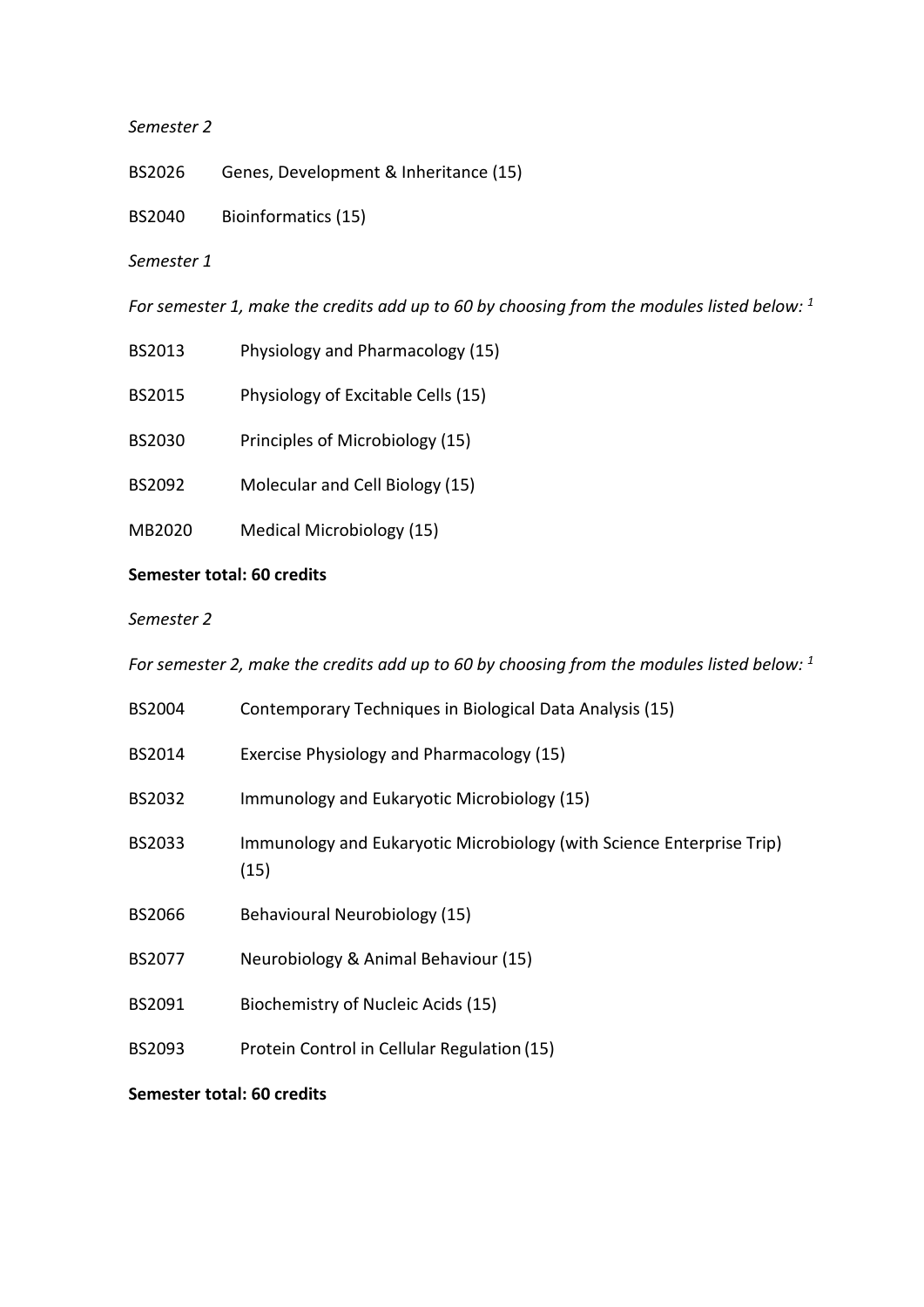## **With a Year in Industry (option)**

*Core module:*

BS3400 Year in Industry Research Placement (0) (Year-long)

#### **Year 3**

*Semester 1*

*Core modules*

Research Project: 30/45 credits.

Choose ONE from the following five options:

| i)   | BS3101    | Experimental Research Project A (15) and                |
|------|-----------|---------------------------------------------------------|
|      | BS3102    | Experimental Research Project B (30) (Year-long module) |
|      | <b>OR</b> |                                                         |
| ii)  | BS3201    | Analytical Research Project (30)                        |
|      | <b>OR</b> |                                                         |
| iii) | BS3301    | Education Research Project A (15) and                   |
|      | BS3302    | Education Research Project B (30) (Year-long module)    |
|      | <b>OR</b> |                                                         |
| iv)  | BS3401    | Steered Experimental Research Project (30)              |
|      | OR.       |                                                         |
| v)   | BS3501    | Field Research Project A (Operation Wallacea) (15) and  |
|      | BS3102    | Experimental Research Project B (30) (Year-long module) |
|      |           |                                                         |

*Plus core modules*

BS3031 Human Genetics (15)

BS3000 Evolutionary Genetics (15)

#### **Semester total: 60 credits**

*Semester 2*